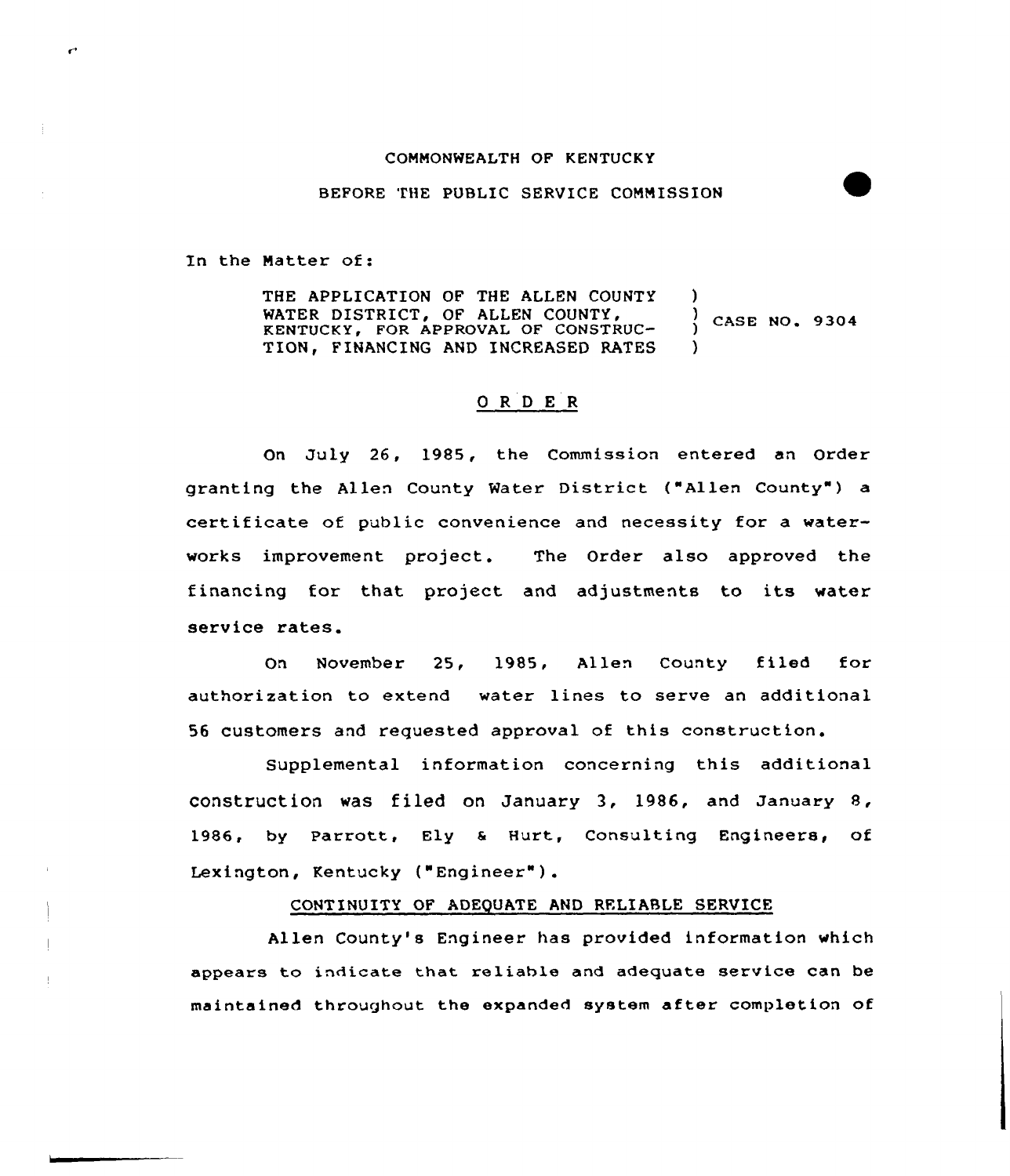the proposed construction. The Commission is concerned, however, that Allen County's service to its customers in the higher elevations of its service area may not be totally adequate in the long term.

The Commission reminds Allen County of its obligation to provide adequate and reliable service to all of its customers. Allen County should monitor the adequacy of the expanded water distribution system after construction. If this monitoring indicates that the level of service is inadequate or declining, Allen County must take necessary actions to maintain the level of service in conformance with the regulations of the Commission.

## FINDINGS AND ORDERS

The Commission, after consideration of the application and evidence of record and being advised, is of the opinion and finds that:

1. Public convenience and necessity require that the construction proposed in the supplemental information be performed and that <sup>a</sup> certificate of public convenience and necessity be granted.

2. The financing plan for the supplemental work consisting of \$127,486 in previously approved funds, and \$ 14,907 in additional service connection fees should be approved.

3. The Commission's Order entered July 26, 1985, should be affirmed in all other respects.

 $-2-$